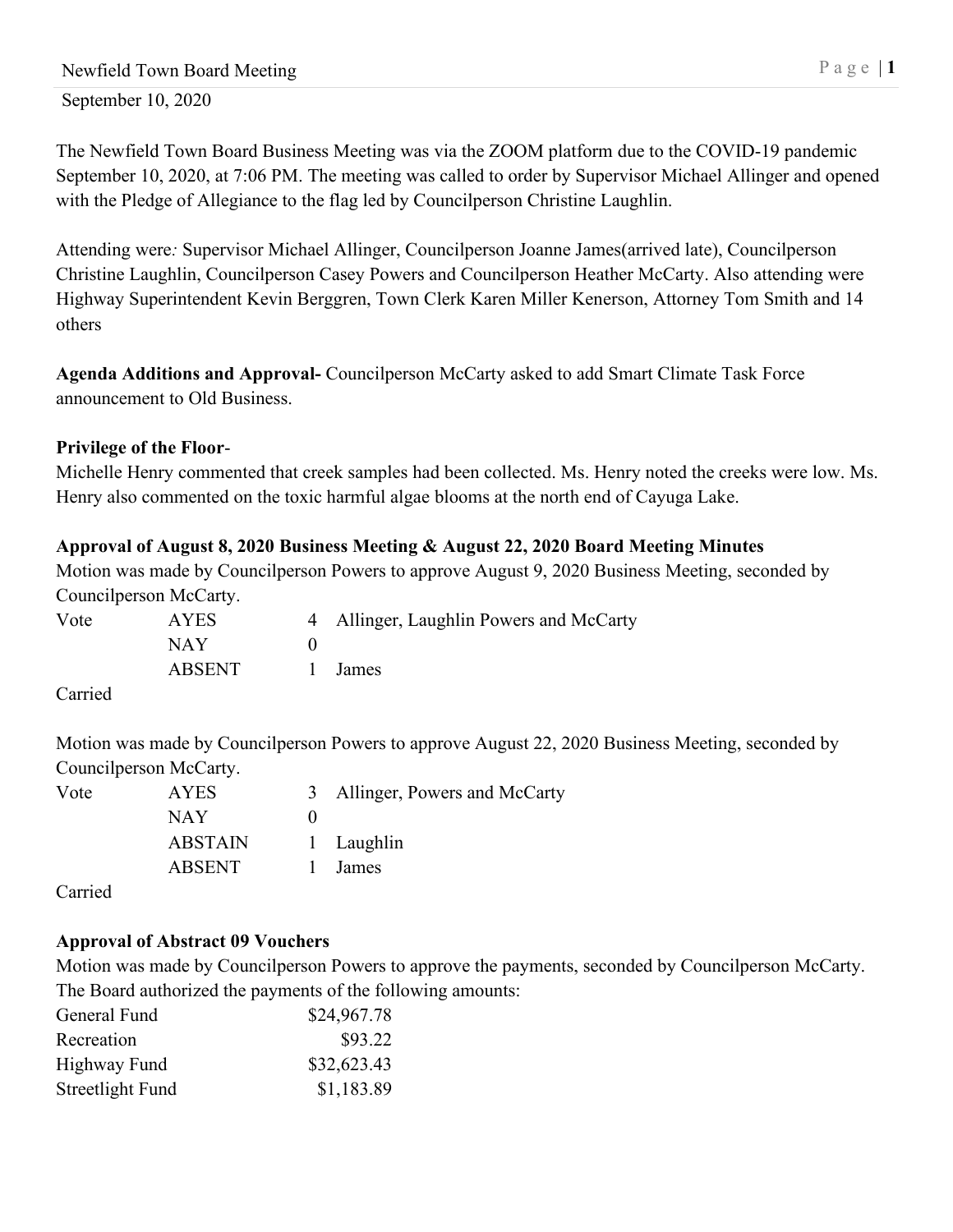September 10, 2020

| \$412.74   |
|------------|
| \$6,442.30 |
| \$1,439.67 |
| \$3,299.48 |
|            |

|      |        | Vouchers were audited by Councilpersons Laughlin and McCarty |
|------|--------|--------------------------------------------------------------|
| Vote | AYES.  | 4 Allinger, Laughlin, Powers and McCarty                     |
|      | NAY.   |                                                              |
|      | ABSENT | 1 James                                                      |

Carried

### **Presentations-**

Revised Water Study Report- Hunt Engineers- Maysoon Sharif, Jennifer Vaughn and Tim Steed from Hunt Engineers and Jamie Gironda from Hanson Van Vleet discussed the revised water study and responded with the best solutions for the Town.

Motion was made by Councilperson Laughlin to approve the revised water study report, seconded by Councilperson McCarty.

| Vote          | <b>AYES</b> | 5 Allinger, James, Laughlin, McCarty and Powers |
|---------------|-------------|-------------------------------------------------|
|               | NAY         |                                                 |
| $\sim$ $\sim$ |             |                                                 |

Carried

Motion was made by Councilperson James to approve Hunt Engineers to submit the projected Pine Circle well improvement project and a separate submittal for the Main Street pipe improvement to Environmental Facilities Corporation, as well as a separate submittal for the Main Street water main replacement seconded by Councilperson Powers.

| Vote | <b>AYES</b> | 5 Allinger, James, Laughlin, McCarty and Powers |
|------|-------------|-------------------------------------------------|
|      | NAY         |                                                 |
|      |             |                                                 |

Carried

# **REPORTS**

*Highway-*Highway Superintendent Kevin Berggren reported Jackson Hollow Road had been stone and oiled, Seely Hill Road had been ditched, a guide rail had been repaired on Smith Road and that the shoulders on the Town roads were being mowed for the third time. Superintendent Berggren requested a payment be made to DeVincentis Construction for the Main Street Culvert Rehabilitation project.

Motion was made by Councilperson Laughlin to pay the off-schedule payment to DeVincentis Construction to be reflected in the October Abstract, seconded by Councilperson McCarty.

| Vote | <b>AYES</b> | 5 Allinger, James, Laughlin Powers and McCarty |
|------|-------------|------------------------------------------------|
|      | NAY         |                                                |

Carried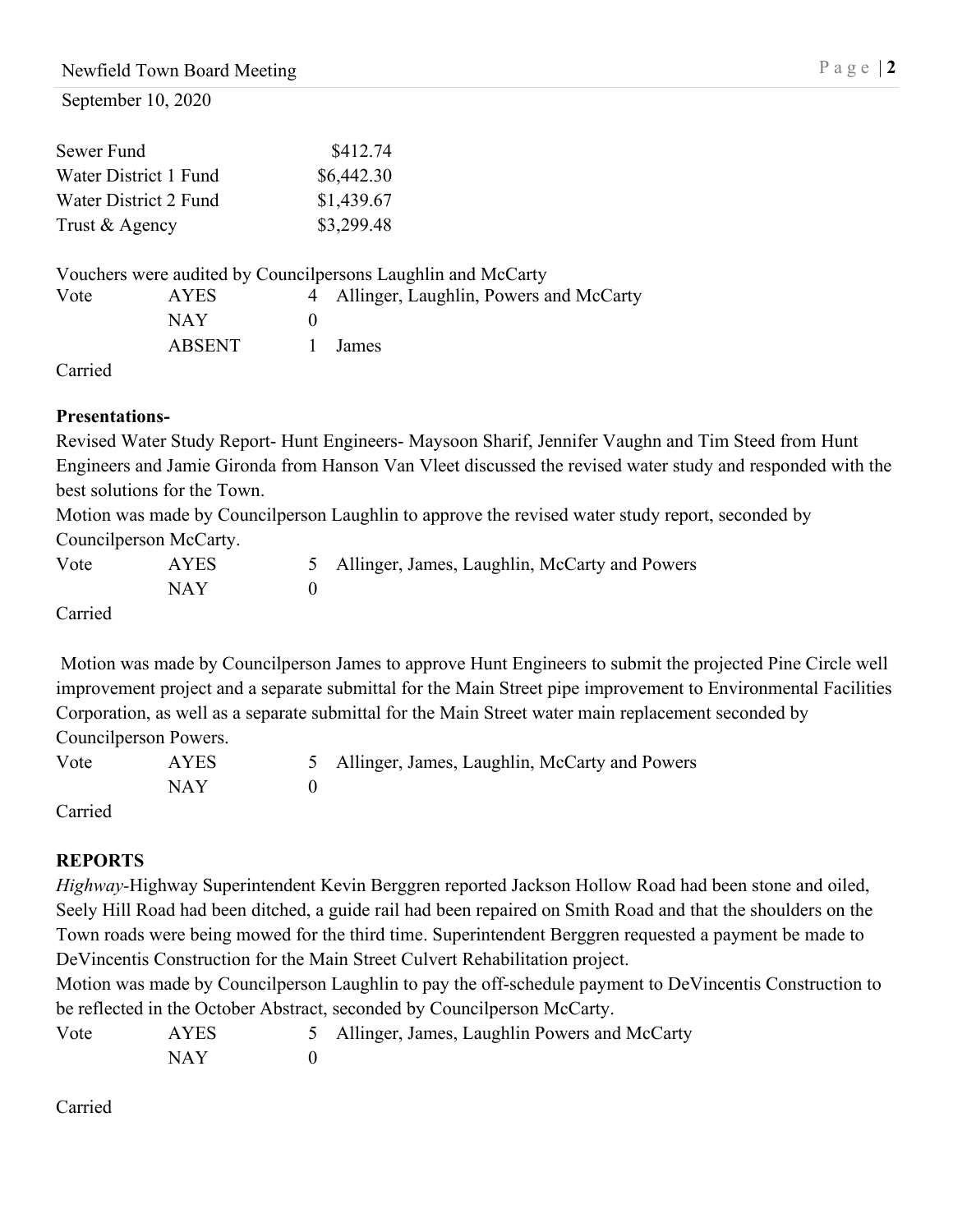September 10, 2020

*Water/Sewer-* Water Supervisor Berggren commented he felt moving the test well to a production well was a good decision. Underwater Solutions will be descaling the water tanks next week as well as removing sediment. *Recreation-* Recreation Supervisor Austin Kuzcek reported sign ups for soccer, fall baseball and softball. Coaches are lined up and soccer practice will begin next week.

*Tompkins County Legislature*- Representative David McKenna reported of a resolution of approval for Tompkins County Regional Airport to now be called Tompkins County International Airport. The Legislature approved the TC3 operating budget.

*Planning Board*- Planning Board Secretary Jim Haustein reported Cornell Connect grant projects are being scaled down, and Newfield has been cut. Mr. Haustein also noted the Planning Board is monitoring the Burdge Hill Solar project and that it has been contacted about anther solar project on Millard Hill Road.

*Finance*-Bookkeeper Blixy Taetzsch reported she had prepared budget modifications; August financials have bee uploaded to the Teams site for review and August bank reconciliations are also ready for review. Departments have received respective budget reports. Ms. Taetzsch also reported the preliminary budget was presented at the August work session. Ms. Taetzsch also suggested establishing a schedule for budget meetings. *Hamlet Beautification-* Bookkeeper Taetzsch reported the last payroll had been turned in.

*EMS*- Michelle Henry stated she had submitted her Report to the Board via email.

*TCCOG-* Councilperson James reported that the Tompkins County Health Department had a presentation regarding mass vaccinations and medical distribution at its last meeting. She will send the presentation to the Board members.

*Supervisor's Report-* Supervisor Allinger reported he had been informed of soil disturbance of over 5 acres at the Burdge Hill Road solar project, violating the SEQR. The construction firm has agreed to biweekly update meetings. Supervisor Allinger reported he had followed up with NYSEG regarding the LED lighting project. The Town can get on the 2021 schedule- the cost would be \$12,000 for the upgrade. Supervisor Allinger needs to reach out to NEPA to back out of previous contract. Supervisor Allinger and Highway Superintendent Berggren will attend a Tompkins County Resiliency meeting next week. Supervisor Allinger asked Attorney Smith to review the parking space agreement for the Covered Bridge Market. Supervisor Allinger also commented he will meet with the Covered Bridge Market's new owner Robb Jordan. Supervisor Allinger commented the AIM funds are not looking good for 2021.Supervisor Allinger also commented there will be a meeting with the internet committee before the work session September 24<sup>th</sup>, he also added he had met with Chuck Bartosh from Clarity Connect, giving him the maps of those interested in internet and recommendations from the school.

# ACTION ITEMS

Approve proposed Local Law No. 3 of 2020- A Local Law to Override the Tax Levy Limit Established in General Municipal Law Section 3-c.

Motion was made by Councilperson Laughlin to adopt Local Law No. 3-2020, seconded by Councilperson James.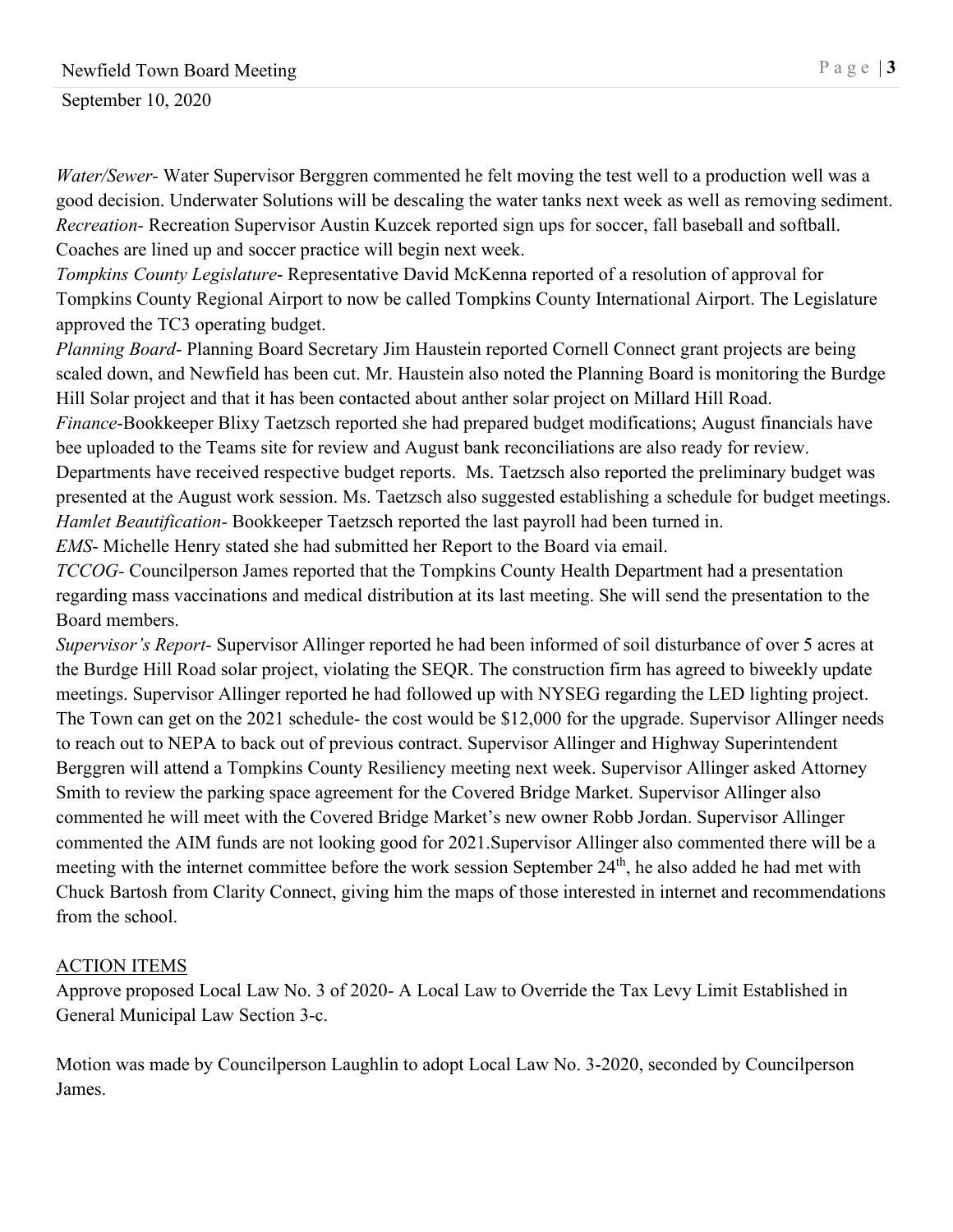September 10, 2020

| Vote | <b>AYES</b> | 5 Allinger, Laughlin Powers and McCarty |
|------|-------------|-----------------------------------------|
|      | NAY         |                                         |

Carried

Approve Resolution No. 41-2020 September 2020 Budget Modifications

RESOLUTION NO. 41-2020 – Approval of September 2020 Budget Modifications

WHEREAS, it is necessary to modify the 2020 budget based on updated estimates of revenues and expenses in 2020, and

WHEREAS, a detailed listing of each budget adjustment by Fund has been provided below, be it therefore

RESOLVED, that the Newfield Town Board approves the budget modifications as outlined below.

|                               |                                                 |    |                 |    | Increase/  |    |                 |
|-------------------------------|-------------------------------------------------|----|-----------------|----|------------|----|-----------------|
| Account #                     | Account Name                                    |    | Original Budget |    | (Decrease) |    | Modified Budget |
|                               |                                                 |    |                 |    |            |    |                 |
| <b>GENERAL FUND REVENUE</b>   |                                                 |    |                 |    |            |    |                 |
| A2705                         | Other Culture and Recreation Income             | \$ | 3,000.00        | S. | 400.00     | \$ | 3,400.00        |
| A2555                         | <b>Building Permits</b>                         | \$ | 12,000.00       | Ś. | 11,000.00  | \$ | 23,000.00       |
| A2701                         | Refund of Prior Year Expense                    | \$ |                 | \$ | 2,300.00   | \$ | 2,300.00        |
| Total Revenue Adjustments     |                                                 |    |                 | Ś. | 13,700.00  |    |                 |
| <b>GENERAL FUND EXPENSES</b>  |                                                 |    |                 |    |            |    |                 |
|                               |                                                 |    |                 |    |            |    |                 |
| A5132.499                     | Garage - Other Contractual                      | S  | 5,500.00        | S. | 1,500.00   | S  | 7,000.00        |
| A513241                       | Garage - Electricity                            | \$ | 8,000.00        | \$ | (1,000.00) | \$ | 7,000.00        |
| A5132.415                     | Garage - Phone/Water/Sewer                      | \$ | 4,500.00        | \$ | (500.00)   | \$ | 4,000.00        |
| A7560.4                       | Music in the Park - Contractual                 | \$ | 500.00          | \$ | 1,000.00   | \$ | 1,500.00        |
| A1010.1                       | Town Board - Personal Services                  | \$ | 12,000.00       | \$ | 500.00     | \$ | 12,500.00       |
| A9010.8                       | <b>State Retirement</b>                         | \$ | 25,230.00       | \$ | 3,200.00   | Ś  | 28,430.00       |
| A9060.8                       | Hospital and Medical Insurance                  | \$ | 75,585.00       | \$ | 16,500.00  | \$ | 92,085.00       |
| A1410.11                      | Deputy Town Clerk                               | \$ | 16,395.00       | S  | (3,000.00) | \$ | 13,395.00       |
| A1620.412                     | Buildings - Maintenance                         | \$ | 10,000.00       | S. | (5,000.00) | \$ | 5,000.00        |
| A5182.5                       | All Street Lighting                             | \$ | 4,000.00        | \$ | (4,000.00) | \$ |                 |
| A9901.9                       | Transfers to Other Funds (Lighting, Recreation) | \$ | 9.551.00        | \$ | 4,500.00   | \$ | 14,051.00       |
| Total Expenditure Adjustments |                                                 |    |                 | Ś. | 13,700.00  |    |                 |
|                               |                                                 |    |                 |    |            |    |                 |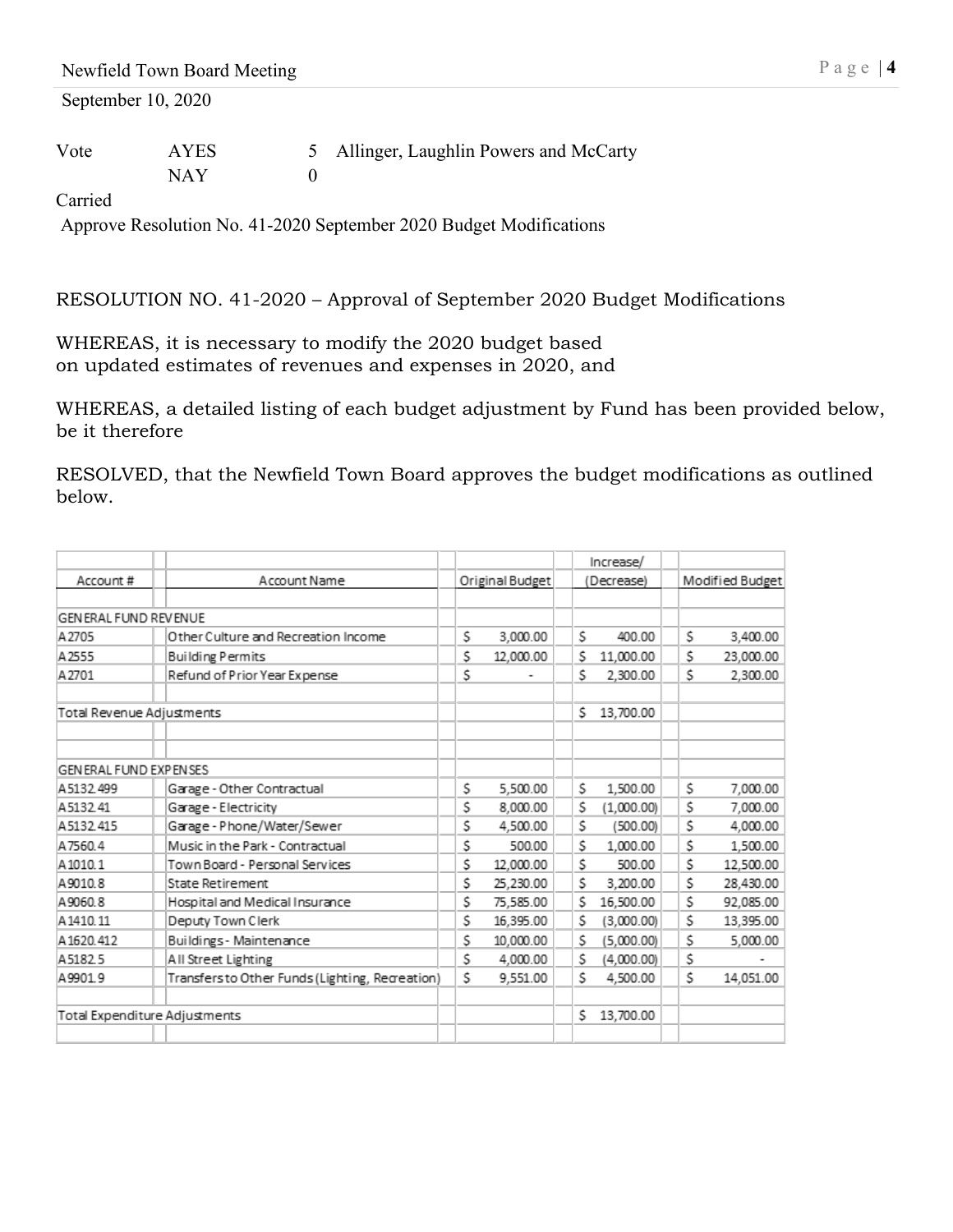### Newfield Town Board Meeting Page |

#### September 10, 202 0

|                               |                                |  |                 |   | Increase/                |  |                 |  |
|-------------------------------|--------------------------------|--|-----------------|---|--------------------------|--|-----------------|--|
| Account#                      | Account Name                   |  | Original Budget |   | (Decrease)               |  | Modified Budget |  |
|                               |                                |  |                 |   |                          |  |                 |  |
| <b>HIGHWAY FUND EXPENSES</b>  |                                |  |                 |   |                          |  |                 |  |
| DA9060.8                      | Hospital and Medical Insurance |  | 91.000.00       |   | 19,000.00                |  | 110,000.00      |  |
| DA9040.8                      | Workers Compensation           |  | 95,000.00       | s | (19,000.00)              |  | 76,000.00       |  |
|                               |                                |  |                 |   |                          |  |                 |  |
| Total Expenditure Adjustments |                                |  |                 |   | $\overline{\phantom{a}}$ |  |                 |  |

|                               |                                        |                  | Increase/   |                  |
|-------------------------------|----------------------------------------|------------------|-------------|------------------|
| Account#                      | Account Name                           | Original Budget  | (Decrease)  | Modified Budget  |
|                               |                                        |                  |             |                  |
| SEWER FUND REVENUE            |                                        |                  |             |                  |
| SS1-3902                      | State Grant - Planning Studies         | S<br>۰           | \$15,000.00 | Ŝ<br>15,000.00   |
| SS1-599                       | Appropriated Fund Balance              | Ś.<br>104,947.00 | \$15,000.00 | Ś<br>119,947.00  |
| Total Revenue Adjustments     |                                        | Ś.<br>104,947.00 | \$30,000.00 | Ŝ.<br>134,947.00 |
| SEWER FUND EXPENSES           |                                        |                  |             |                  |
| SS1-8120.41                   | Sanitary Sewers - Grant Funded Expense | Ś<br>۰           | \$30,000.00 | Ŝ<br>30,000.00   |
| Total Expenditure Adjustments |                                        | Ś<br>۰           | \$30,000.00 | Ŝ<br>30,000.00   |
|                               |                                        |                  |             |                  |

|                           |                               |                                         |  |                               | Increase/   |    |                 |
|---------------------------|-------------------------------|-----------------------------------------|--|-------------------------------|-------------|----|-----------------|
| Account#                  |                               | Account Name                            |  | Original Budget               | (Decrease)  |    | Modified Budget |
|                           |                               |                                         |  |                               |             |    |                 |
| WATER 1 REVENUE           |                               |                                         |  |                               |             |    |                 |
| SW2-4902                  |                               | Federal Grants - Planning Studies       |  | Ŝ<br>$\overline{\phantom{0}}$ | \$50,000.00 | Ś  | 50,000.00       |
|                           |                               |                                         |  |                               |             |    |                 |
| Total Revenue Adjustments |                               |                                         |  | Ŝ<br>$\overline{\phantom{a}}$ | \$50,000.00 | Ŝ. | 50,000.00       |
|                           |                               |                                         |  |                               |             |    |                 |
| WATER 1 EXPENDITURES      |                               |                                         |  |                               |             |    |                 |
| SW1-8320.41               |                               | Source of Supply - Grant Funded Expense |  | Ŝ                             | \$50,000.00 | Ś  | 50,000.00       |
|                           |                               |                                         |  |                               |             |    |                 |
|                           | Total Expenditure Adjustments |                                         |  | Ŝ                             | \$50,000.00 | ¢  | 50,000.00       |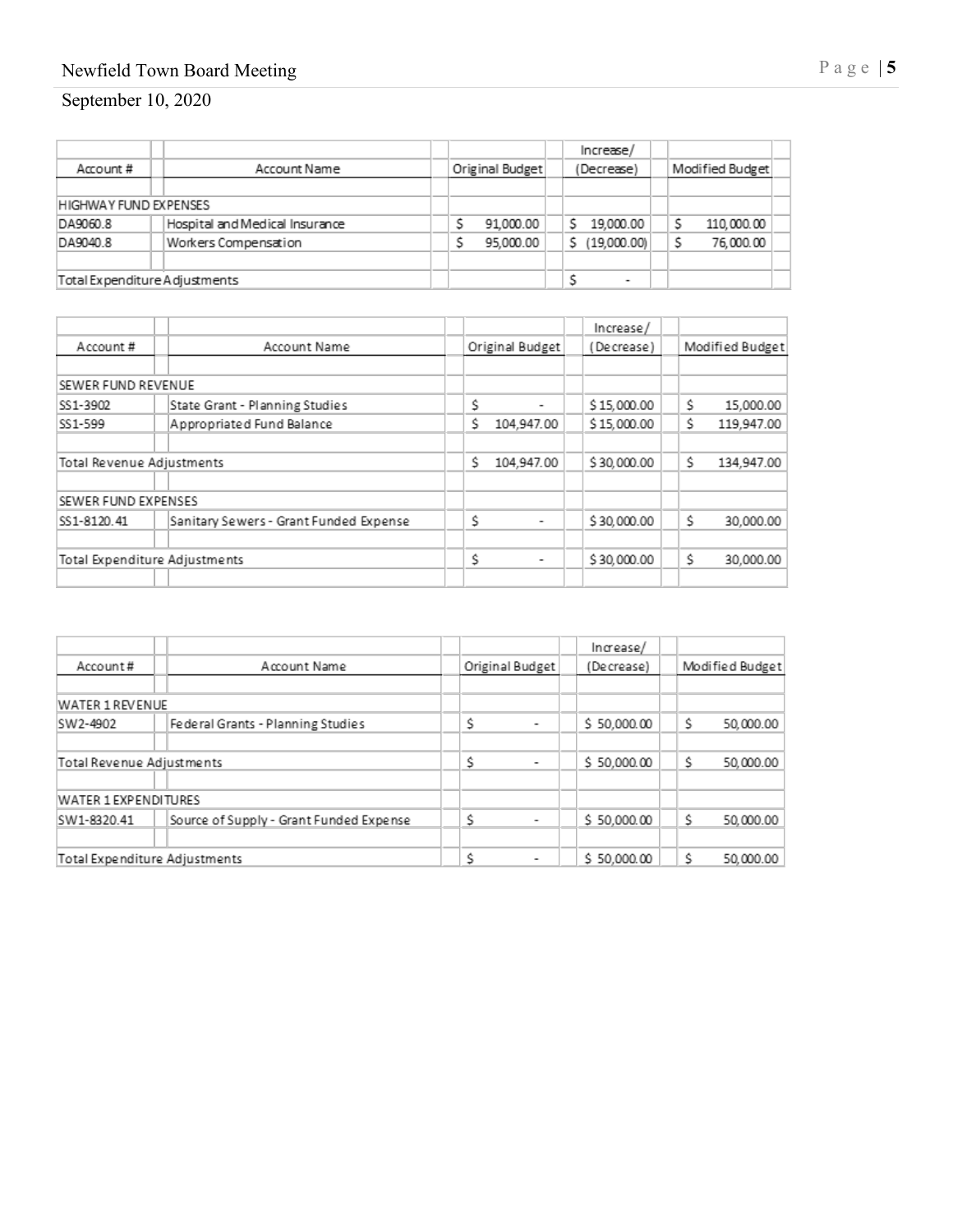# Newfield Town Board Meeting Page | **6**

#### September 10, 2020

|                                         |                                         | Increase/                          |                 |  |
|-----------------------------------------|-----------------------------------------|------------------------------------|-----------------|--|
| Account Name                            |                                         | (Decrease)                         | Modified Budget |  |
|                                         |                                         |                                    |                 |  |
|                                         |                                         |                                    |                 |  |
| Federal Grants - Planning Studies       | Ŝ                                       | Ś.<br>50,000.00                    | Ś.<br>50,000.00 |  |
| Total Revenue Adjustments               |                                         | Ś<br>50,000.00                     | Ś<br>50,000.00  |  |
|                                         |                                         |                                    |                 |  |
| Source of Supply - Grant Funded Expense | Ŝ                                       | Ś<br>50,000.00                     | Ś<br>50,000.00  |  |
| Total Expenditure Adjustments           |                                         | Ś<br>50,000.00                     | Ŝ<br>50,000.00  |  |
|                                         | WATER 2 REVENUE<br>WATER 2 EXPENDITURES | Ŝ<br>$\overline{\phantom{0}}$<br>Ś | Original Budget |  |

| Account Name                       |  |                          |                                        |                                                                                 | Modified Budget |
|------------------------------------|--|--------------------------|----------------------------------------|---------------------------------------------------------------------------------|-----------------|
|                                    |  |                          |                                        |                                                                                 |                 |
| LIGHTING DISTRICT REVENUE          |  |                          |                                        |                                                                                 |                 |
| Interfund Transfers - from General |  | ۰                        |                                        | \$                                                                              | 4,500.00        |
|                                    |  |                          |                                        |                                                                                 |                 |
| Total Revenue Adjustments          |  | $\overline{\phantom{a}}$ |                                        | \$                                                                              | 4,500.00        |
| LIGHTING DISTRICT EXPENDITURE      |  |                          |                                        |                                                                                 |                 |
| Parks - Contractual                |  | 15,500.00                |                                        | \$                                                                              | 20,000.00       |
| Total Expenditure Adjustments      |  | 15,500.00                |                                        | \$                                                                              | 20,000.00       |
|                                    |  |                          | Original Budget<br>Ś<br>\$<br>\$<br>\$ | Increase/<br>(Decrease)<br>\$4,500.00<br>\$4,500.00<br>\$4,500.00<br>\$4,500.00 |                 |

Motion was made by Councilperson Powers approving the September 2020 budget modifications as presented. Motion seconded by Councilperson McCarty.

| Vote | <b>AYES</b> | 5 Allinger, Laughlin Powers and McCarty |
|------|-------------|-----------------------------------------|
|      | NAY         |                                         |

Carried

*Approval for Supervisor to sign agreement Contract with Tompkins County Animal Control Service Contract* Motion was made by Councilperson Laughlin authorizing Supervisor Allinger to sign the one-year contract with Tompkins County Animal Control. Motion seconded by Councilperson James.

| Vote | AYES. | 5 Allinger, Laughlin Powers and McCarty |
|------|-------|-----------------------------------------|
|      | NAY   |                                         |

Carried